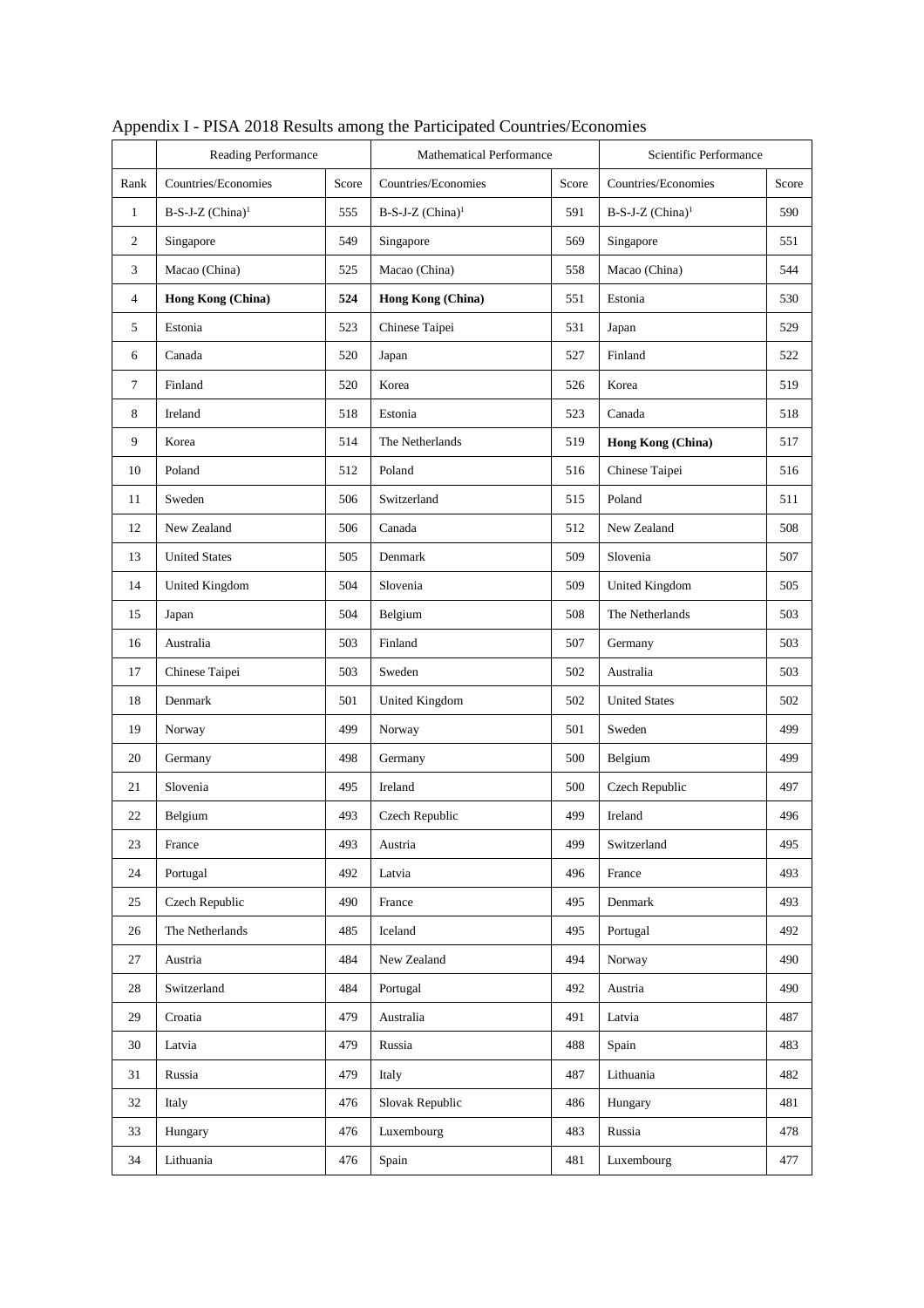|      | Reading Performance         |       | <b>Mathematical Performance</b>           |                | Scientific Performance      |       |  |
|------|-----------------------------|-------|-------------------------------------------|----------------|-----------------------------|-------|--|
| Rank | Countries/Economies         | Score | Countries/Economies<br>Score              |                | Countries/Economies         | Score |  |
| 35   | Iceland                     | 474   | 481<br>Lithuania                          |                | Iceland                     | 475   |  |
| 36   | <b>Belarus</b>              | 474   | Hungary                                   | 481            | Croatia                     |       |  |
| 37   | Israel                      | 470   | <b>United States</b>                      | 478            | <b>Belarus</b>              | 471   |  |
| 38   | Luxembourg                  | 470   | <b>Belarus</b>                            | 472            | Ukraine                     | 469   |  |
| 39   | Ukraine                     | 466   | Malta                                     | 472            | Turkey                      | 468   |  |
| 40   | Turkey                      | 466   | Croatia                                   | 464            | Italy                       | 468   |  |
| 41   | Slovak Republic             | 458   | Israel                                    | 463            | Slovak Republic             | 464   |  |
| 42   | Greece                      | 457   | Turkey                                    | 454            | Israel                      | 462   |  |
| 43   | Chile                       | 452   | Ukraine                                   | 453            | Malta                       | 457   |  |
| 44   | Malta                       | 448   | Greece                                    | 451            | Greece                      | 452   |  |
| 45   | Serbia                      | 439   | Cyprus                                    | 451            | Chile                       | 444   |  |
| 46   | <b>United Arab Emirates</b> | 432   | Serbia                                    | 448            | Serbia                      | 440   |  |
| 47   | Romania                     | 428   | Malaysia                                  | 440            | Cyprus                      | 439   |  |
| 48   | Uruguay                     | 427   | Albania                                   | 437            | Malaysia                    | 438   |  |
| 49   | Costa Rica                  | 426   | Bulgaria<br>436                           |                | <b>United Arab Emirates</b> | 434   |  |
| 50   | Cyprus                      | 424   | <b>United Arab Emirates</b><br>435        |                | Brunei Darussalam           | 431   |  |
| 51   | Moldova                     | 424   | Brunei Darussalam<br>430                  |                | Jordan                      | 429   |  |
| 52   | Montenegro                  | 421   | Romania                                   |                | Moldova                     | 428   |  |
| 53   | Mexico                      | 420   | Montenegro                                | 430            | Thailand                    | 426   |  |
| 54   | Bulgaria                    | 420   | Kazakhstan<br>423                         |                | Uruguay                     | 426   |  |
| 55   | Jordan                      | 419   | Moldova                                   | 421            | Romania                     | 426   |  |
| 56   | Malaysia                    | 415   | Baku (Azerbaijan)<br>420                  |                | Bulgaria                    | 424   |  |
| 57   | <b>Brazil</b>               | 413   | Thailand<br>419<br>Mexico                 |                |                             | 419   |  |
| 58   | Colombia                    | 412   | Uruguay                                   | 418<br>Qatar   |                             | 419   |  |
| 59   | Brunei Darussalam           | 408   | Chile                                     | 417<br>Albania |                             | 417   |  |
| 60   | Oatar                       | 407   | 414<br>Costa Rica<br>Qatar                |                |                             | 416   |  |
| 61   | Albania                     | 405   | 409<br>Mexico<br>Montenegro               |                |                             | 415   |  |
| 62   | Bosnia and Herzegovina      | 403   | Colombia<br>Bosnia and Herzegovina<br>406 |                |                             | 413   |  |
| 63   | Argentina                   | 402   | Costa Rica                                |                | North Macedonia             | 413   |  |
| 64   | Peru                        | 401   | Peru                                      | 400            | Peru                        | 404   |  |
| 65   | Saudi Arabia                | 399   | Jordan                                    | 400            | Argentina                   | 404   |  |
| 66   | Thailand                    | 393   | Georgia                                   | 398            | <b>Brazil</b>               | 404   |  |
| 67   | North Macedonia             | 393   | North Macedonia                           | 394            | Bosnia and Herzegovina      | 398   |  |
| 68   | Baku (Azerbaijan)           | 389   | Lebanon                                   | 393            | Baku (Azerbaijan)           | 398   |  |
| 69   | Kazakhstan                  | 387   | Colombia                                  | 391            | Kazakhstan                  | 397   |  |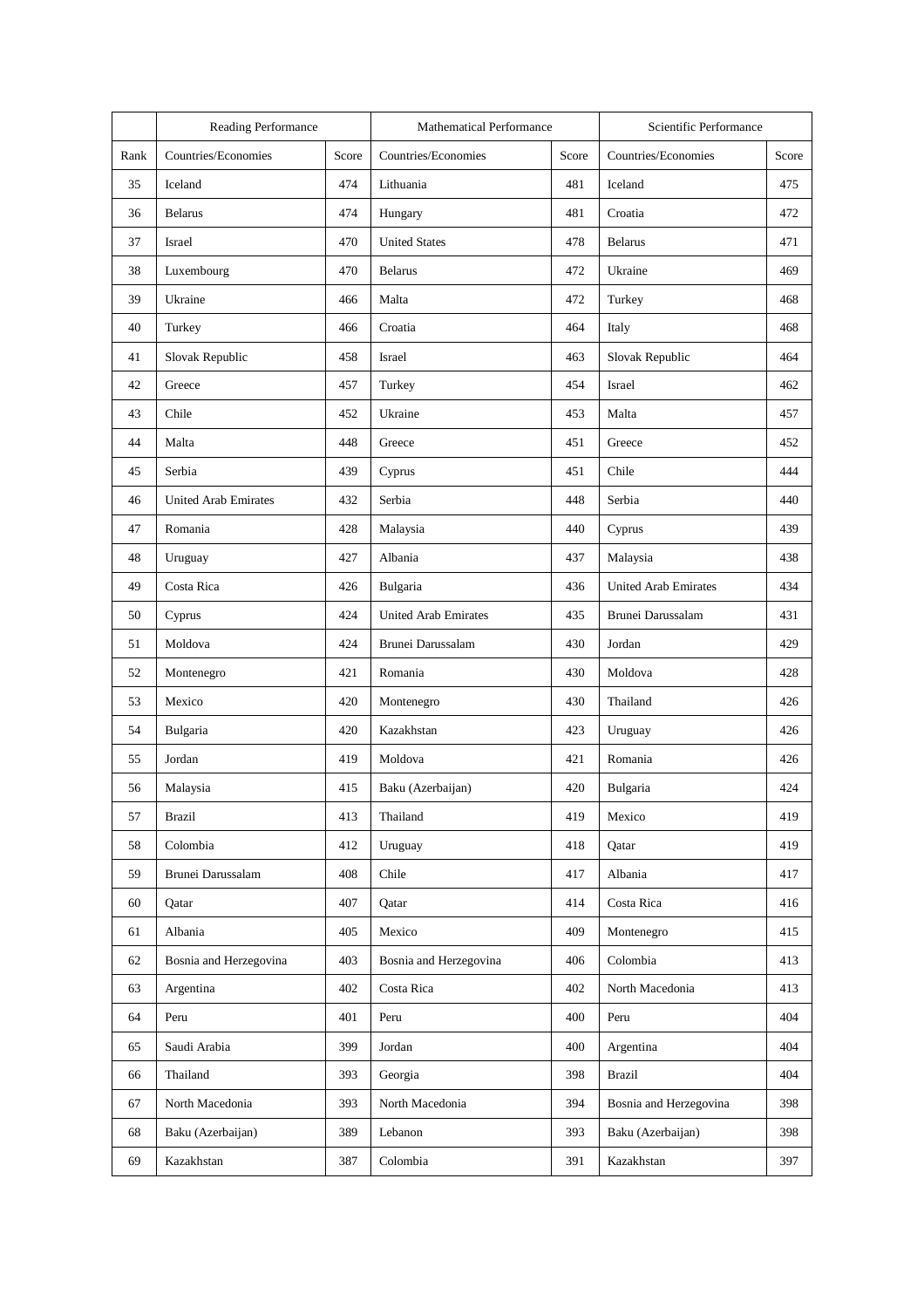|      | Reading Performance |       | <b>Mathematical Performance</b> | Scientific Performance |                     |       |
|------|---------------------|-------|---------------------------------|------------------------|---------------------|-------|
| Rank | Countries/Economies | Score | Countries/Economies             | Score                  | Countries/Economies | Score |
| 70   | Georgia             | 380   | <b>Brazil</b>                   | 384                    | Indonesia           | 396   |
| 71   | Panama              | 377   | Argentina                       | 379                    | Saudi Arabia        | 386   |
| 72   | Indonesia           | 371   | Indonesia                       | 379                    | Lebanon             | 384   |
| 73   | Morocco             | 359   | Saudi Arabia                    | 373                    | Georgia             | 383   |
| 74   | Lebanon             | 353   | Morocco                         | 368                    | Morocco             | 377   |
| 75   | Kosovo              | 353   | Kosovo                          | 366                    | Kosovo              | 365   |
| 76   | Dominican Republic  | 342   | Panama                          | 353                    | Panama              | 365   |
| 77   | Philippines         | 340   | Philippines                     | 353                    | Philippines         | 357   |
| 78   | Spain               |       | Dominican Republic              | 325                    | Dominican Republic  | 336   |
| 79   | Vietnam             |       | Vietnam                         |                        | Vietnam             |       |
|      | <b>OECD</b> Average | 487   | <b>OECD</b> Average             | 489                    | <b>OECD</b> Average | 489   |

Note 1: The four participating regions of Mainland China are Beijing, Shanghai, Jiangsu, and Zhejiang.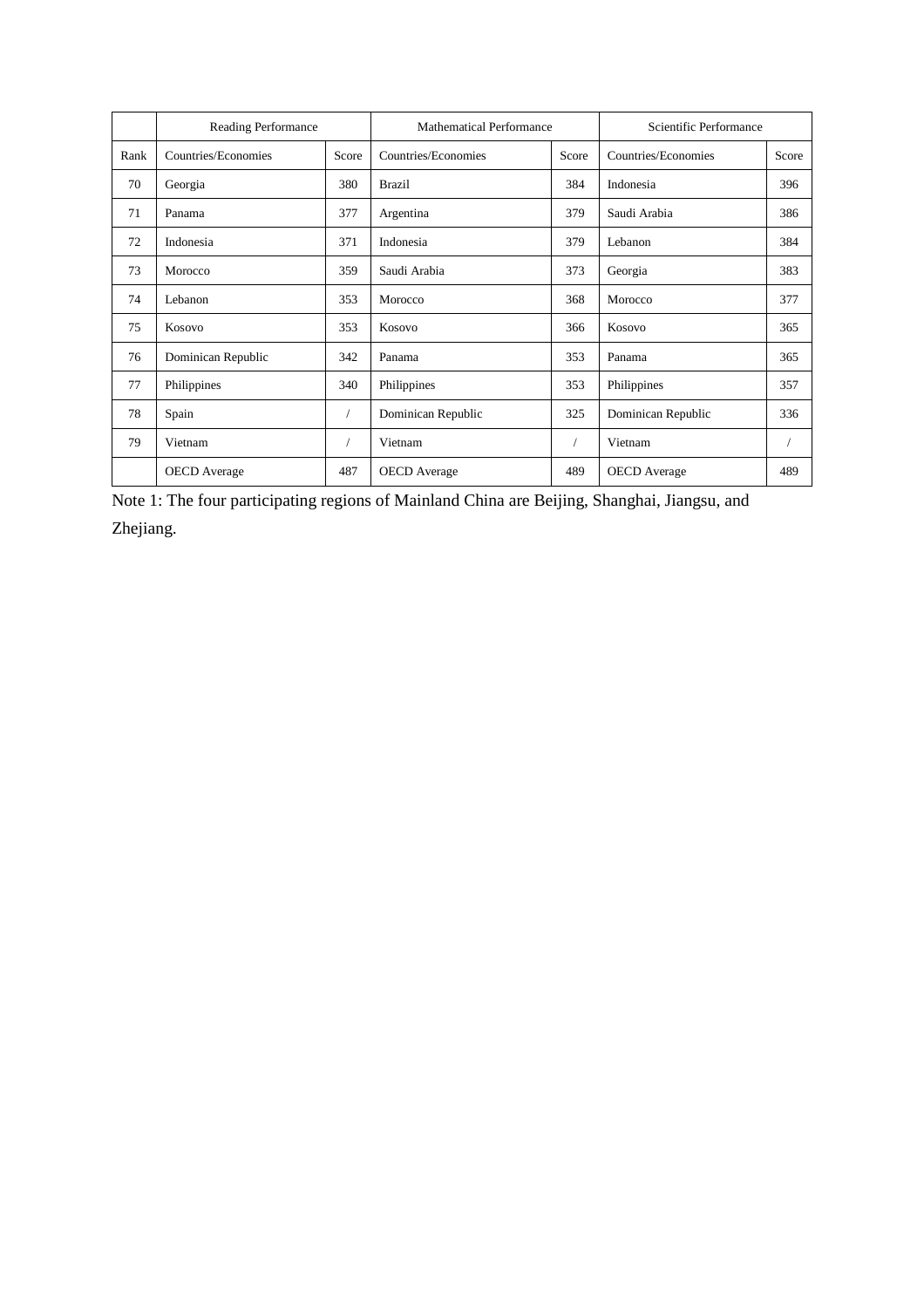| <b>PISA</b> | <b>Science</b>   | Reading           | <b>Mathematics</b> |  |  |
|-------------|------------------|-------------------|--------------------|--|--|
| $2000+$     | 541 $(3rd/43)$   | 525 (6th $/43$ )  | 560 $(1st/43)$     |  |  |
| 2003        | 539 $(3rd/41)$   | 510(10th/41)      | 550 $(1st/41)$     |  |  |
| 2006        | 542 $(2nd / 57)$ | 536 (3rd $/ 57$ ) | 547 (3rd / 57)     |  |  |
| 2009        | 549 $(3rd/65)$   | 533 (4th $/$ 65)  | 555 (3rd $/$ 65)   |  |  |
| 2012        | 555 (2nd $/$ 65) | 545 (2nd $/ 65$ ) | 561 (3rd / 65)     |  |  |
| 2015        | 523 (9th / 72)   | 527 (2nd / 72)    | 548 (2nd / 72)     |  |  |
| 2018        | 517(9th/79)      | 524 (4th / 79)    | 551 (4th / 79)     |  |  |

Appendix II – Comparison of Hong Kong Past Performance from PISA 2000+ to PISA 2018

Note: score (rank/number of participating countries/regions)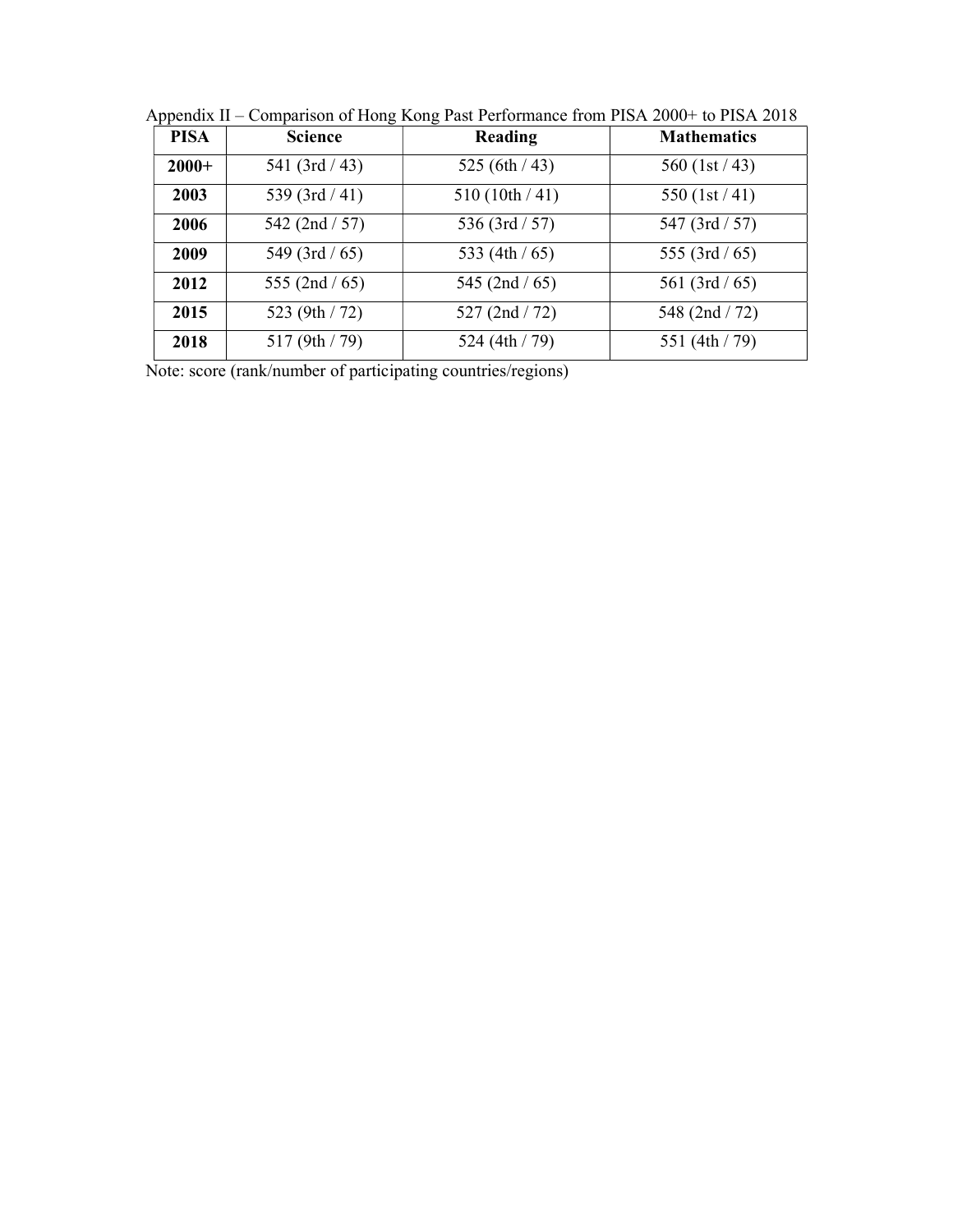#### Appendix III Strength of the Socio-Economic Gradient and Reading Performance  $(R^2)$ .

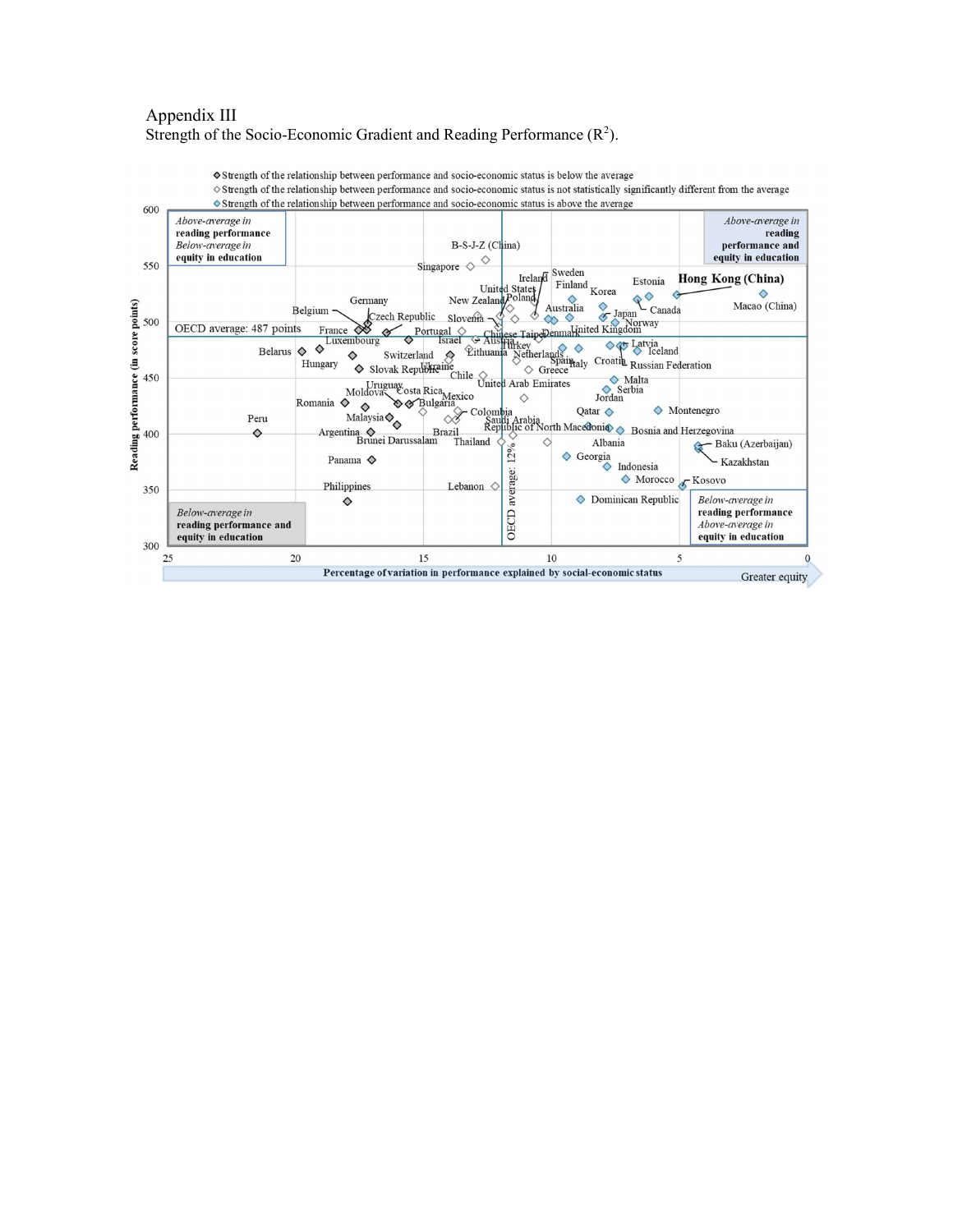### Appendix IV

Socioeconomic Equity in Reading Performance among the High Achieving Countries/Economies between 2003 and 2018 – Correlation between socioeconomic index and Reading Performance

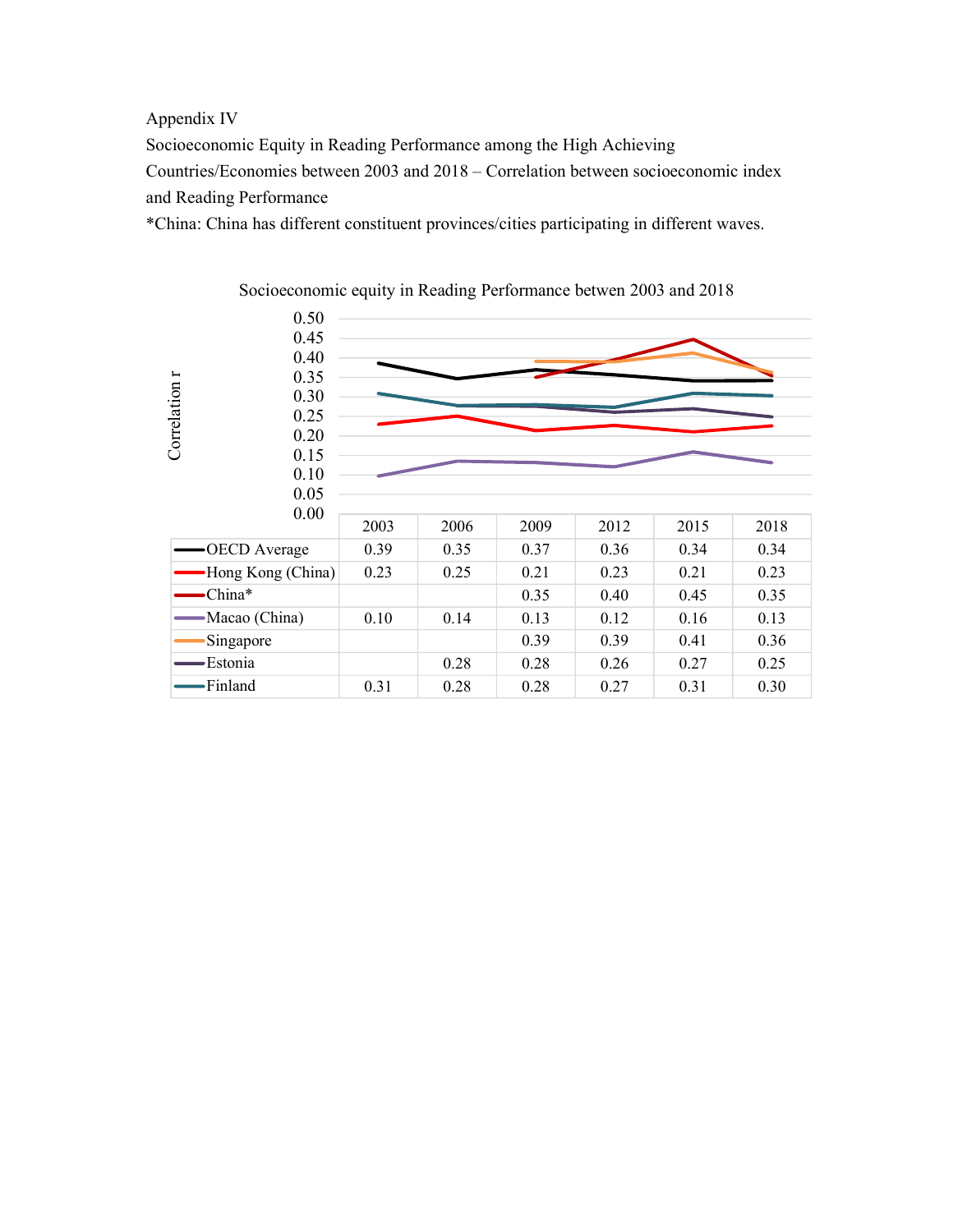### Appendix V

Socioeconomic Equity in Mathematics Performance among the High Achievement Countries/Economies between 2003 and 2018 – Correlation between Socioeconomic Index and Mathematics Performance

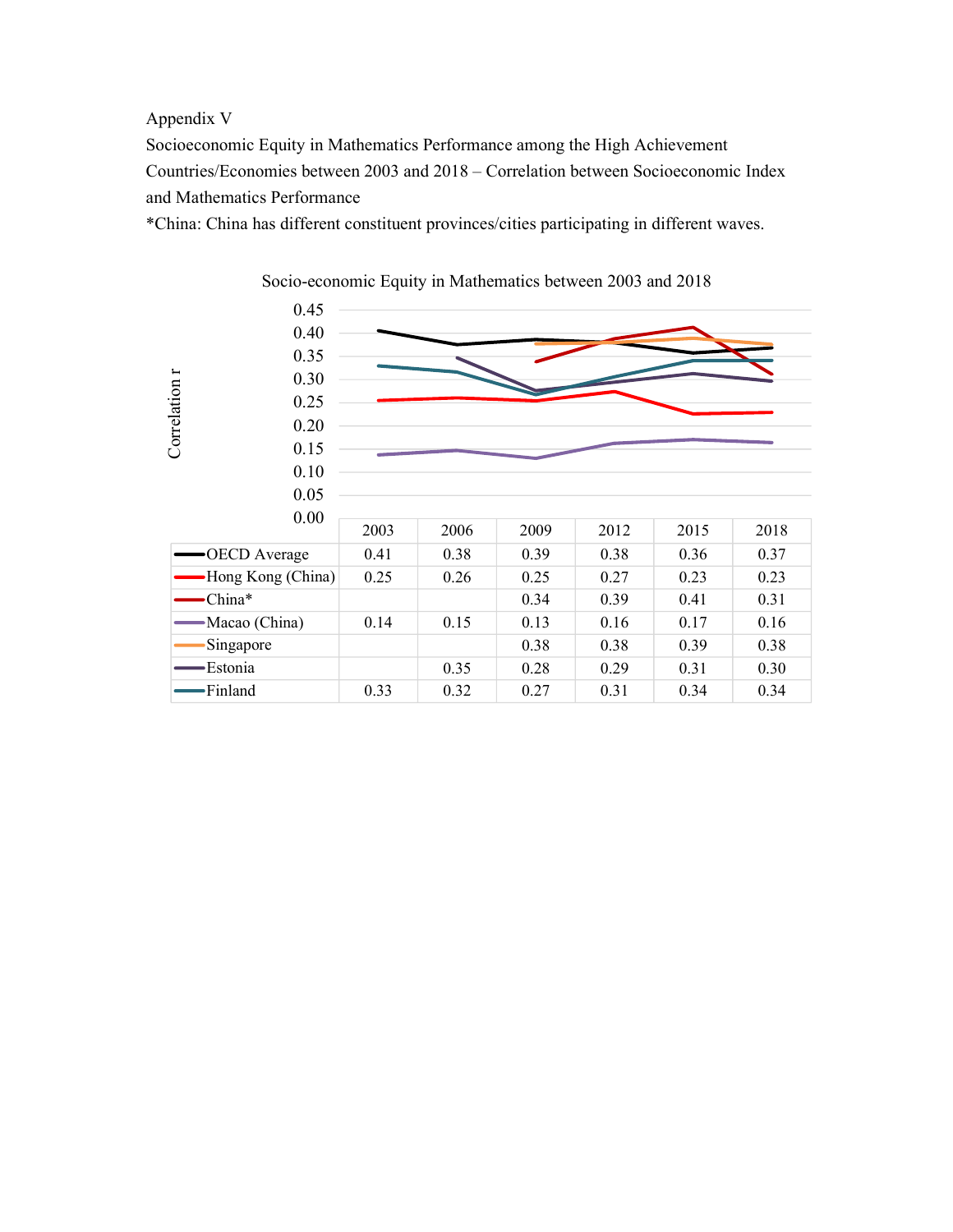### Appendix VI

Socioeconomic Equity in Science Performance among the High Achieving Countries/Economies between 2003 and 2018 – Correlation between Socioeconomic Index and Science Performance

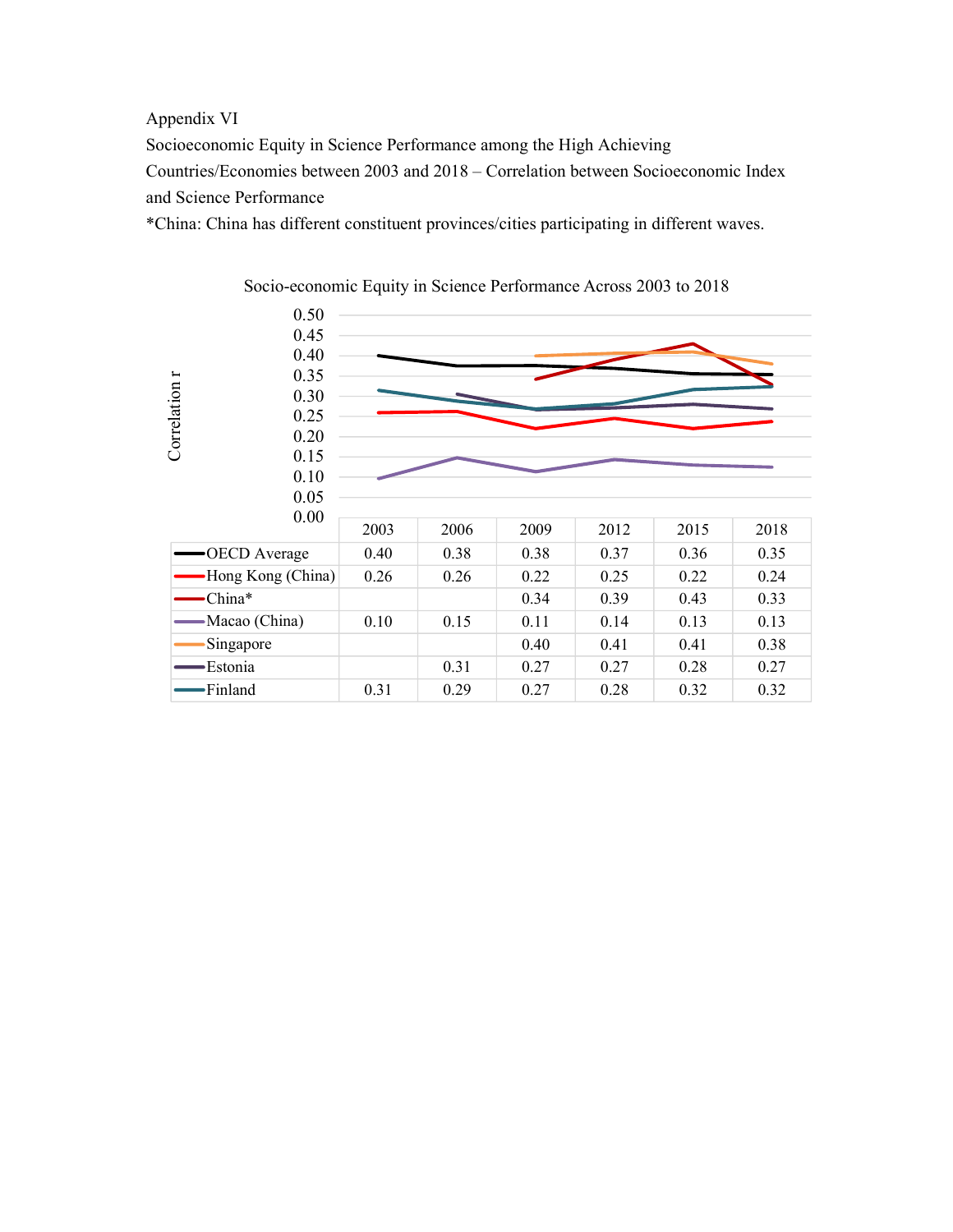# Appendix VII

Gender Equity in Reading Performance among the High Achieving Countries/Economies between 2000 and 2018 – Advantage of Female Scores over Males'

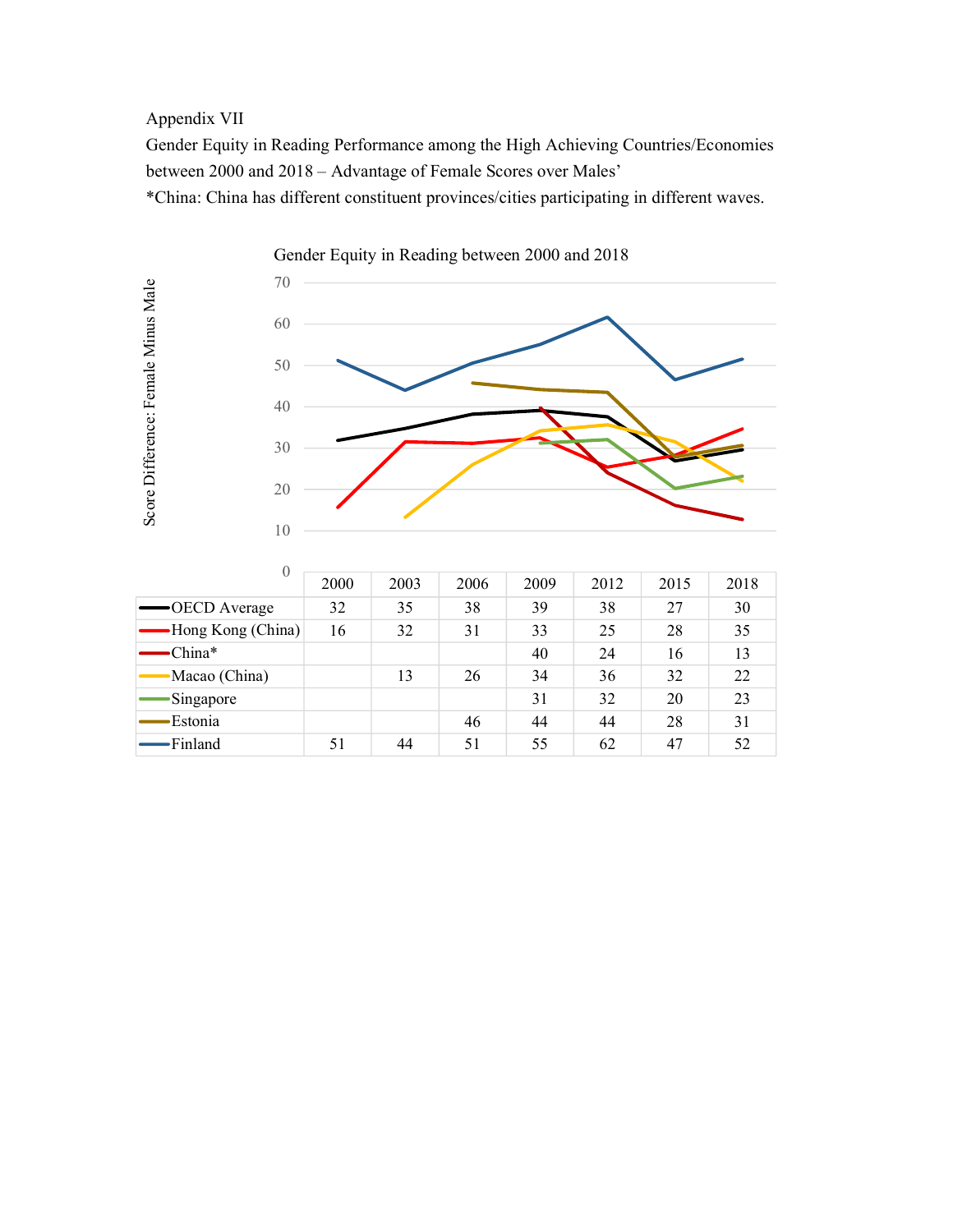## Appendix VIII

Gender Equity in Mathematics Performance among the High Achieving Countries/Economies between 2000 and 2018 – Advantage of Female Scores over Males' \*China: China has different constituent provinces/cities participating in different waves.



| $-50$             |                          |       |       |       |       |          |       |  |
|-------------------|--------------------------|-------|-------|-------|-------|----------|-------|--|
|                   | 2000                     | 2003  | 2006  | 2009  | 2012  | 2015     | 2018  |  |
| -OECD Average     | $-11$                    | $-10$ | $-11$ | $-12$ | $-11$ | -8       | $-5$  |  |
| Hong Kong (China) | $-18$                    | $-4$  | $-16$ | $-14$ | $-15$ | $-2$     | 6     |  |
| China*            |                          |       |       |       | -6    | -6       | $-11$ |  |
| Macao (China)     |                          | $-21$ | $-11$ | $-11$ | $-3$  | 8        | $-4$  |  |
| Singapore         |                          |       |       | $-5$  | 3     | $\theta$ | -4    |  |
| Estonia           |                          |       | $-1$  | -9    | $-5$  | $-5$     | -8    |  |
| Finland           | $\overline{\phantom{0}}$ | $-7$  | $-12$ | $-3$  | ζ     | 8        |       |  |